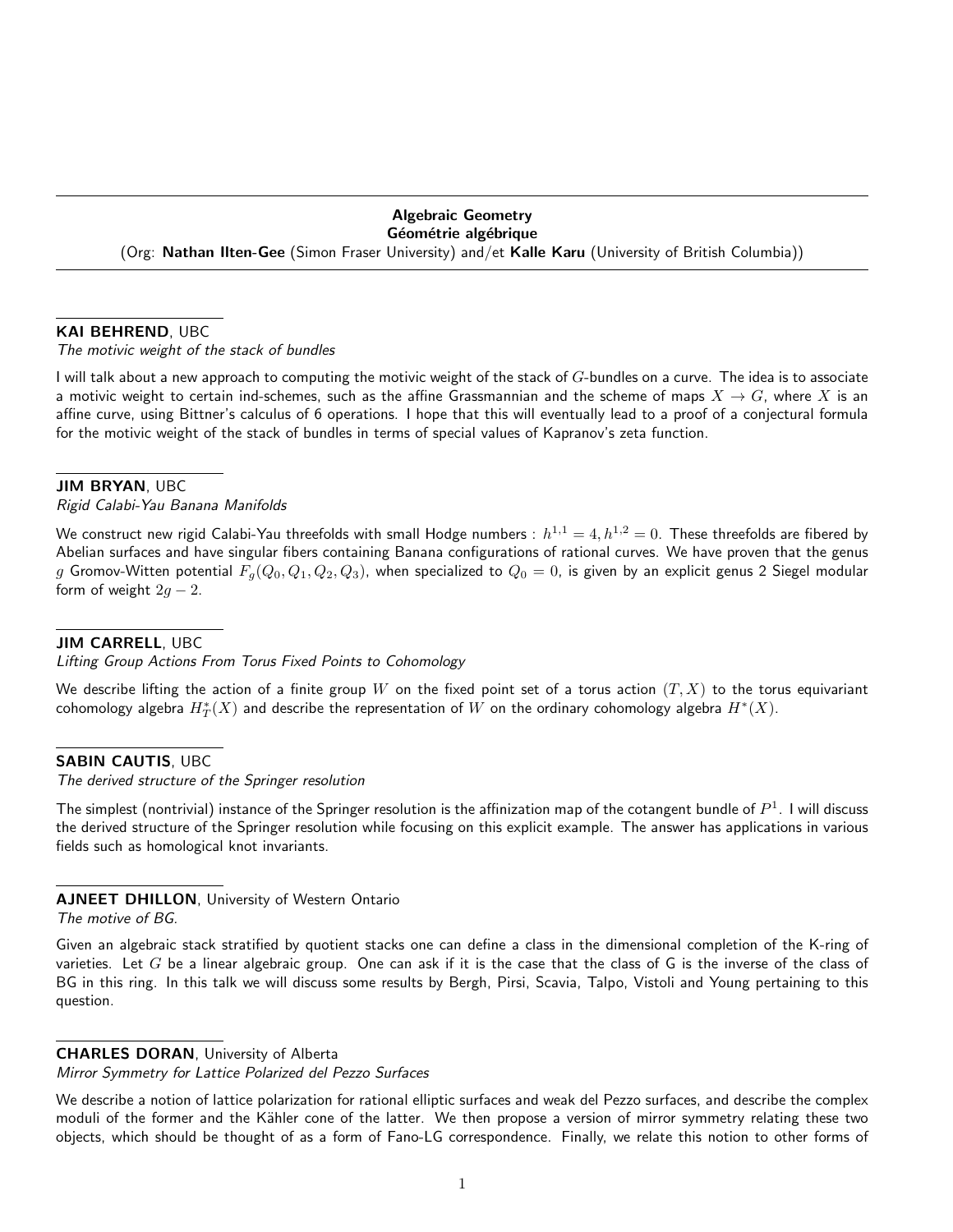mirror symmetry, including Dolgachev-Nikulin-Pinkham mirror symmetry for lattice polarized K3 surfaces and the Gross-Siebert program. This is joint work with Alan Thompson.

## DAVID FAVERO, University of Alberta

The Batyrev-Nill Conjecture

In the early 90s, Batyrev and Borisov provided a combinatorial construction of mirror families in toric varieties. Essentially this means pairs  $(X, Y)$  of families of Kahler manifolds such that the complex and symplectic behavior was exchanged through a duality known as mirror symmetry. However, as it turned out, this duality required certain non-canonical choices to be made, leading to examples of multiple mirrors  $(X, Y_1), (X, Y_2)$  for the same X. Inspired by Kontsevich's homological mirror symmetry conjecture, Batyrev and Nill conjectured that these multiple mirrors were related through birational geometry and the derived category. I will talk about the Batyrev-Borisov construction, give some examples of this phenomenon and explain the theorem of myself and Tyler Kelly proving the Batyrev-Nill conjecture.

## JAVIER GONZÁLEZ-ANAYA, University of British Columbia

Constructing Mori dream spaces and non-Mori dream spaces via prime characteristic methods

We consider the problem of finite generation of the Cox ring for blowups of weighted projective planes at a generic point of the torus.

By a result of Cutkosky, finite generation for these spaces is equivalent to the existence of two different curves in the varieties: (1) a "negative curve" different from the exceptional curve and (2) another curve disjoint from the previous one. Toric geometry gives us control over condition (1). By work of Kurano and Nishida, the second condition can be tested by considering the problem in positive characteristic for all primes big enough.

In this talk we'll describe this reduction method to prime characteristic as well as the obstructions to lift the solutions back to characteristic zero. We'll conclude by presenting our results and the open problems in the area. This is joint work with J. L. González and K. Karu.

# JOHANNES HOFSCHEIER, McMaster University

Generalized flatness constants, spanning lattice polytopes, and the Gromov width

In this talk, I will present joint work in progress with Averkov, Balletti and Nill where we motivate some new directions of research regarding the lattice width of convex bodies. We show that convex bodies of sufficiently large width contain a unimodular copy of a standard simplex and discuss relations to recent results on spanning lattice polytopes. Our result can be viewed as the starting point for studying generalized flatness constants. Regarding symplectic geometry we point out how the lattice width of a Delzant polytope is related to upper and lower bounds on the Gromov width of its associated symplectic toric manifold.

# KIUMARS KAVEH, University of Pittsburgh

Spherical amoebae and K-orbits in spherical varieties

The amoeba of a subvariety  $Y$  in the algebraic torus  $(\mathbb{C}^*)^n$  is its image in  $\mathbb{R}^n$  under the logarithm map. It is well-known that the amoeba of  $Y$  approaches its tropical variety as the base of logarithm goes to  $0$ . In this talk we address the question of extending the above from subvarieties in a torus to subvarieties in a reductive algebraic group  $G$  or more generally a spherical homogeneous space  $G/H$ . This naturally becomes related to the problem of parametrizing K-orbits in  $G/H$  (for a maximal compact subgroup K in  $G$ ) and can be considered as a generalization of the well-known Cartan decomposition (singular value decomposition) and Iwasawa decomposition in Lie theory. I will briefly cover some necessary background. This is a joint work in progress with Victor Batyrev, Megumi Harada and Johannes Hofscheier.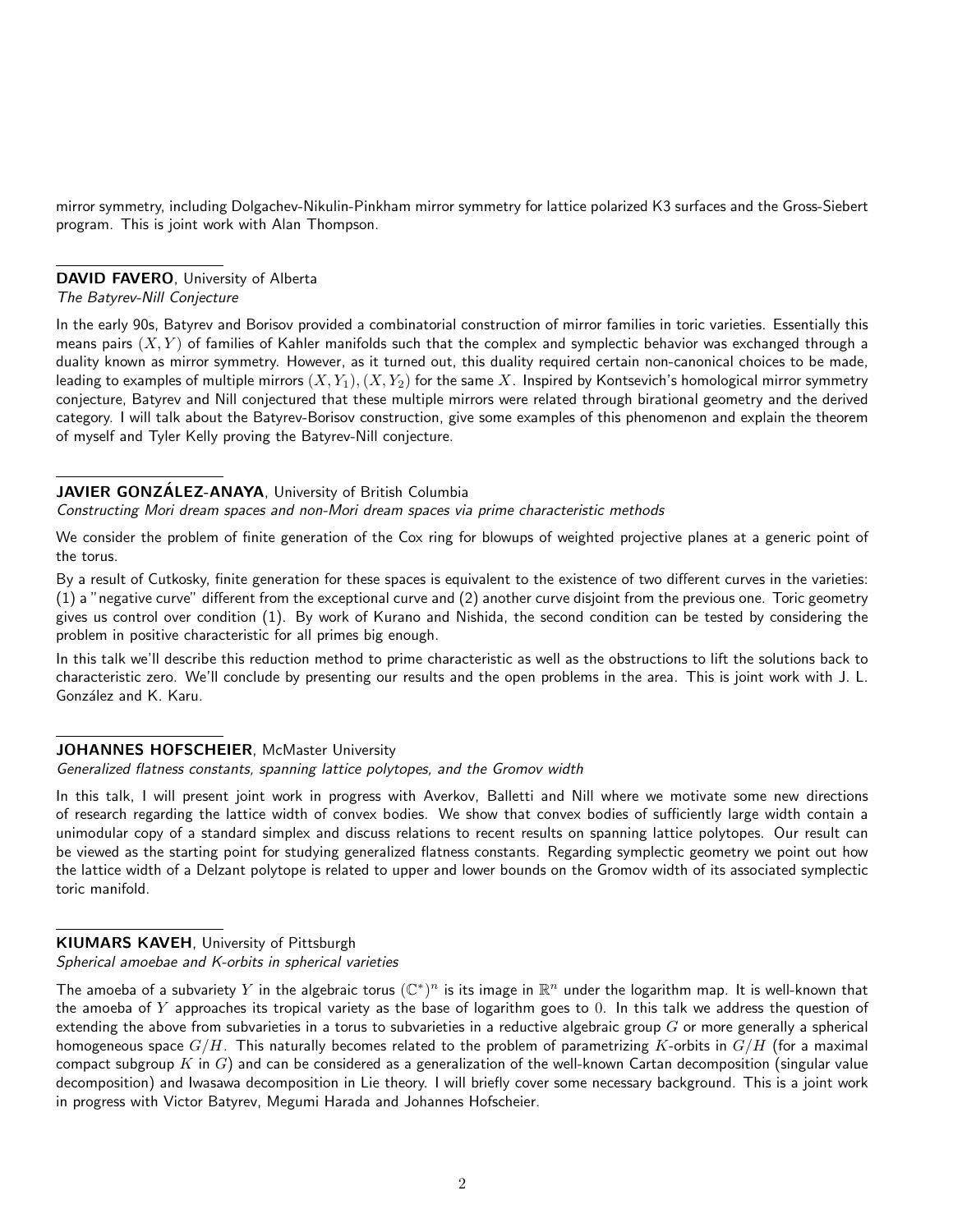### CHRIS MANON, University of Kentucky Classification of toric bundles on toric varieties

In 1989 Klyachko gave a combinatorial classification of toric vector bundles on toric varieties. In joint work with Kiumars Kaveh we find two more classifications of toric vector bundles, the first in terms of piecewise linear maps to spherical Tits buildings, and the second in terms of prevaluations on vector spaces taking values in a certain semialgebra of piecewise linear functions. The first classification allows us to reinterpret DiRocco, Jabbusch, and Smith's positivity results on toric vector bundles in terms of convexity properties of buildings, and it allows us to generalize Klyachko's classification to toric principal bundles, where the fiber of the bundle is a connected reductive group. The second classification result also generalizes, in this case to toric flat families of varieties, and yields interesting connections with tropicalization and the theory of Newton-Okounkov bodies.

# JENNA RAJCHGOT, University of Saskatchewan

Double Grassmannians, certain symmetric varieties, and type D quiver representation varieties

Consider the following three families of varieties: (a) B-orbit closures in double Grassmannians  $G/P_1 \times G/P_2$ , where  $B \leq G$ is a Borel subgroup acting diagonally, (b) B-orbit closures in symmetric varieties  $G/K$ , where  $G = GL(p + q)$  and  $K =$  $GL(p) \times GL(q)$ , and (c) GL-orbit closures in type D quiver representation varieties, where GL is the base change group acting by conjugation.

After recalling some background and history, I will explain how certain questions about geometry and combinatorics of the varieties in one of these families can be studied by considering the corresponding questions for varieties in either of the other two families.

This is joint work with Ryan Kinser.

# MATT SATRIANO, University of Waterloo

A counter-example to the finiteness conjecture of Kawaguchi and Silverman

Let f be a dominant rational self-map of a smooth projective variety X defined over  $\overline{Q}$ . For each point  $P \in X(\overline{Q})$  whose forward f-orbit is well-defined, Silverman introduced the arithmetic degree  $\alpha_f(P)$ , which measures the growth rate of the heights of the points  $f^n(P)$ . Kawaguchi and Silverman conjectured that  $\alpha_f(P)$  is well-defined and that, as  $P$  varies, the set of values obtained by  $\alpha_f(P)$  is finite. Based on constructions of Bedford–Kim and McMullen, we give a counterexample to this conjecture when  $X=\mathbb{P}^4.$  This is joint work with John Lesieutre.

# SERGIO DA SILVA, University of Manitoba

On the Gorensteinization of Schubert varieties via boundary divisors

A variety being Gorenstein can be a useful property to have when considering questions in birational geometry. Although Schubert varieties are Cohen-Macaulay, they are not Gorenstein in general. I will describe a convenient way to find a "Gorensteinization" for a Schubert variety by considering only one blow-up along its boundary divisor. We start by reducing to the local question, one involving Kazhdan-Lusztig varieties. These affine varieties can be degenerated to a toric scheme defined using the Stanley-Reisner ideal of a subword complex. The blow-up of this toric scheme along its boundary divisor is Gorenstein, so carefully choosing a degeneration to it extends this result to Schubert varieties in general.

FRANK SOTTILE, Texas A&M University

Galois Groups for Systems of Equations

Camille Jordan observed that Galois groups arise in enumerative geometry, and we now also understand them as monodromy groups. A study of this question in the Schubert calculus has determined many such Galois groups, all known Schubert Galois